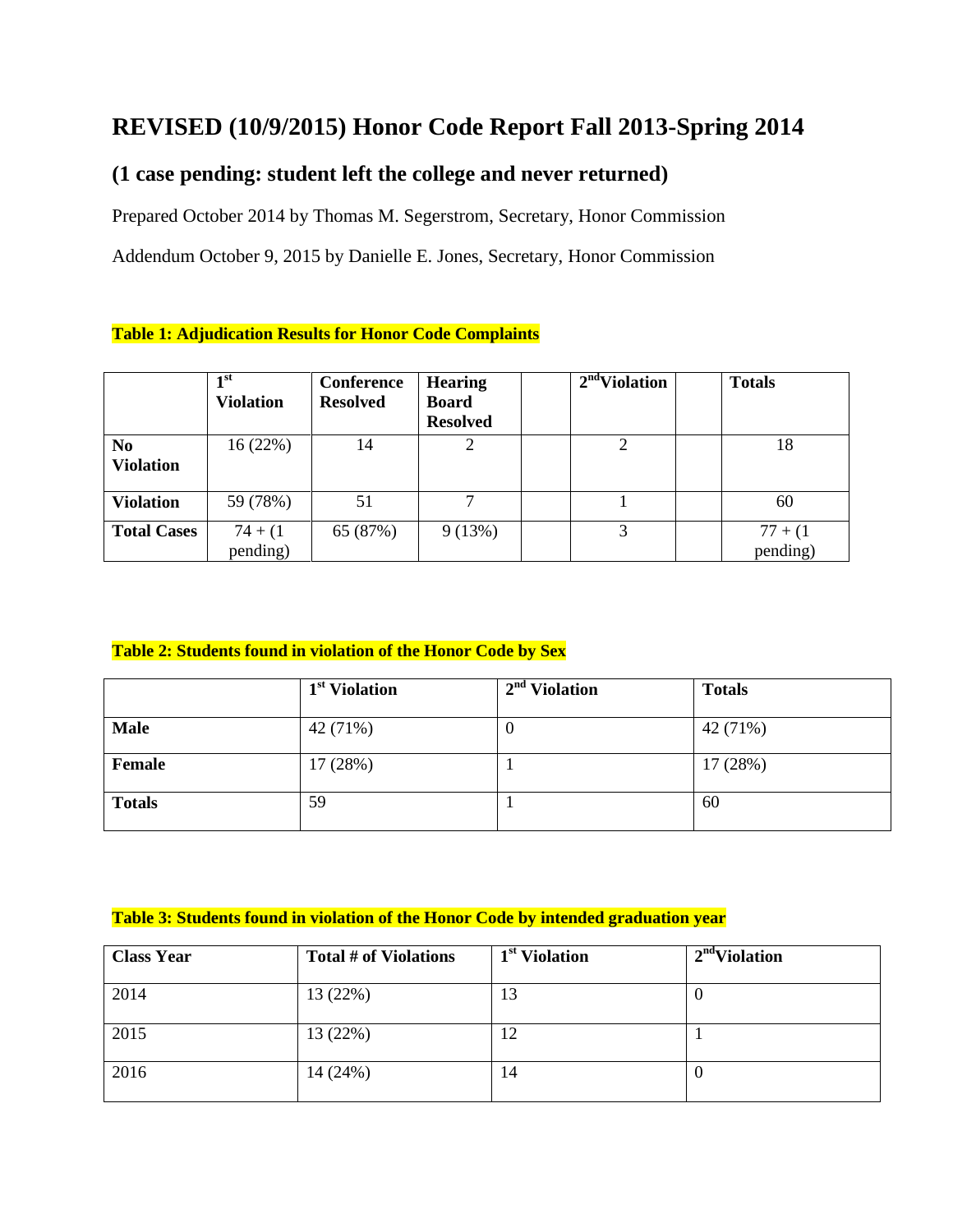| 2017  | 19 (32%) | 19 | ν  |
|-------|----------|----|----|
| Total | 59       | 58 | л. |

### **Table 4: Violation Type** (Note: some cases involve more than one kind of violation)

| <b>Type of Violation</b>                       | 1 <sup>st</sup> Violations | $2nd$ Violations |
|------------------------------------------------|----------------------------|------------------|
| Plagiarism                                     | 23                         | $\mathbf{1}$     |
| Cheating Tests 1 Collaboration                 | 5                          |                  |
| <b>Cheating Tests 2</b>                        | 5                          |                  |
| <b>Cheating Assignments 1</b><br>Collaboration | 3                          |                  |
| <b>Cheating Assignments 2</b>                  | 3                          |                  |
| <b>Cheating Unauthorized Materials</b>         | 13                         |                  |
| Fabrication                                    | $\overline{4}$             |                  |
| Forgery                                        | $\mathbf{1}$               |                  |
| Lying                                          | $\mathbf{1}$               |                  |
| Submission of previously graded<br>work        | $\mathbf{0}$               |                  |

## Table 5: Penalty Type (Additional rehabilitative assignments may also have been required.)

| <b>Penalty Type</b>                                | 1 <sup>st</sup> Violation | $2nd$ Violation |
|----------------------------------------------------|---------------------------|-----------------|
| Reduced grade on assignment/test                   | 1                         |                 |
| $0/F$ for assignment/test                          | 31                        |                 |
| reduction of course grade                          | 5                         |                 |
| $0/F$ for assignment/test + final<br>grade reduced | 9                         |                 |
| F for course                                       | 12                        |                 |
| $F$ for course + 1 semester<br>suspension          |                           |                 |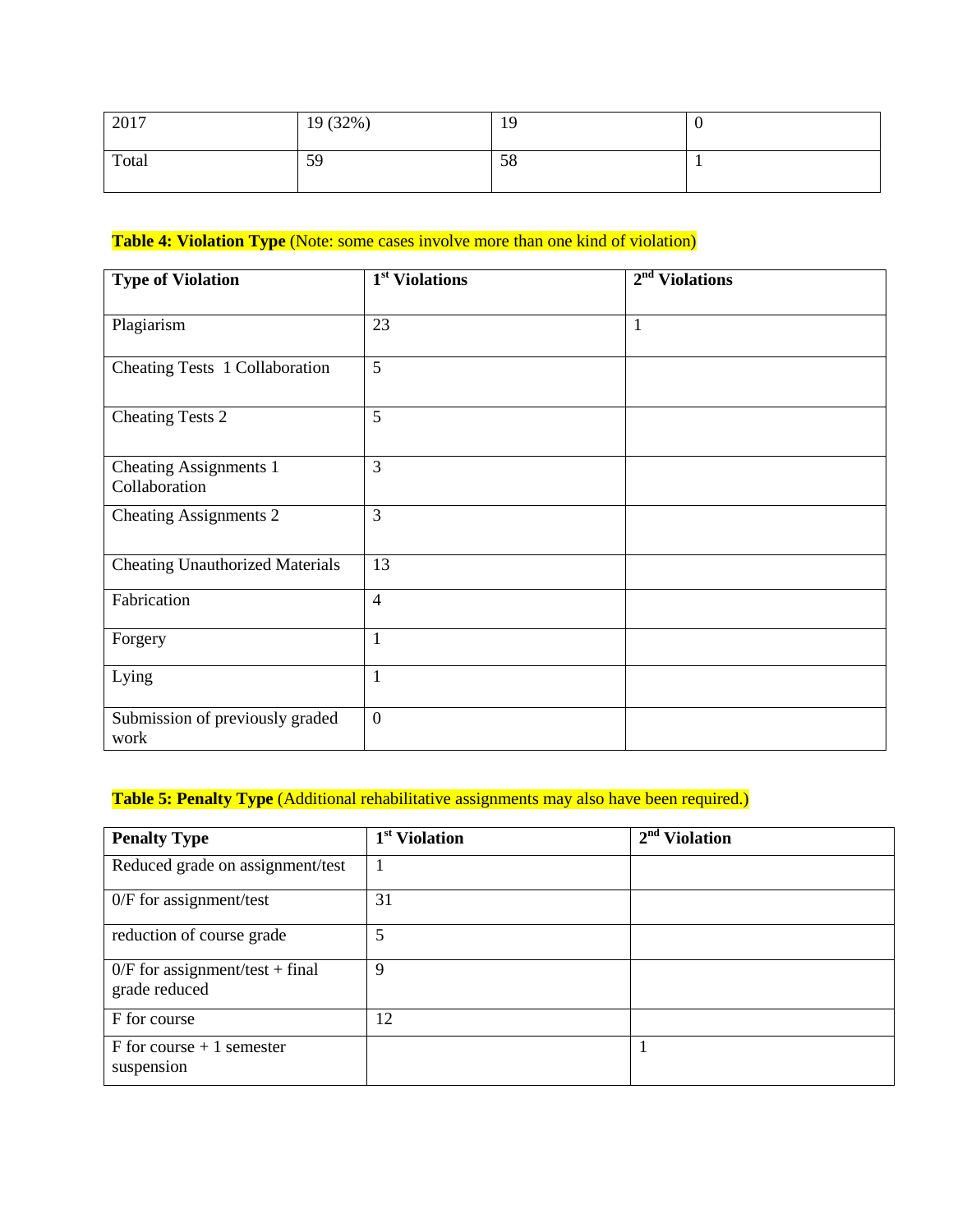| " $0$ " for assignment + 2 semesters<br>suspension |  |
|----------------------------------------------------|--|
| $F$ for course $+2$ semesters<br>suspension        |  |
| $F$ for course + expulsion                         |  |
| Other- for violations not in courses               |  |

## **Table 6: Appeal Boards**

| <b>Requested</b> | <b>Granted</b> | <b>Grounds for new hearing</b> | <b>Appeal Hearing Results</b>        |
|------------------|----------------|--------------------------------|--------------------------------------|
|                  |                | Procedural Violation           | <b>Reduced Hearing Board Penalty</b> |

## **Table 7: Programs with adjudicated complaints**

| <b>Department</b>       | Number of<br><b>Violations</b> | <b>Complaints and</b><br>no violations | <b>Department</b>        | <b>Number of</b><br><b>Violations</b> | <b>Complaints and</b><br>no violations |
|-------------------------|--------------------------------|----------------------------------------|--------------------------|---------------------------------------|----------------------------------------|
|                         |                                |                                        |                          |                                       |                                        |
| <b>Africana Studies</b> |                                |                                        | Latin/Classics           | 0/1                                   |                                        |
| Anthropology            |                                | $\mathbf{1}$                           | History/                 | 4/1                                   |                                        |
|                         |                                |                                        | Civil War Era            |                                       |                                        |
|                         |                                |                                        | <b>Studies</b>           |                                       |                                        |
| Art History             |                                | $\overline{2}$                         | Italian                  |                                       |                                        |
| Astronomy               | $\mathbf{1}$                   |                                        | Mathematics              | 9                                     | $\mathbf{1}$                           |
| <b>Biology</b>          | 3                              | 3                                      | Music                    |                                       |                                        |
| <b>Business</b>         |                                |                                        | <b>OMS</b>               | $\overline{4}$                        | $\mathbf{1}$                           |
| Chemistry               | $\overline{2}$                 |                                        | Philosophy               | 3                                     | $\overline{2}$                         |
| Computer                | $\overline{4}$                 |                                        | Physics                  | 3                                     | 3                                      |
| Science                 |                                |                                        |                          |                                       |                                        |
| Economics               | $\overline{3}$                 |                                        | <b>Political Science</b> | 5                                     | $\mathbf{1}$                           |
| Education               |                                |                                        | Psychology               | $\mathbf{1}$                          | $\overline{3}$                         |
| English                 | 6                              |                                        | <b>Public Service</b>    |                                       |                                        |
| Environmental           |                                |                                        | Religion                 |                                       | $\mathbf{1}$                           |
| <b>Studies</b>          |                                |                                        |                          |                                       |                                        |
| <b>Film Studies</b>     |                                |                                        | Sociology                |                                       |                                        |
| <b>FYS</b>              | $\overline{2}$                 |                                        | Spanish                  | 8                                     |                                        |